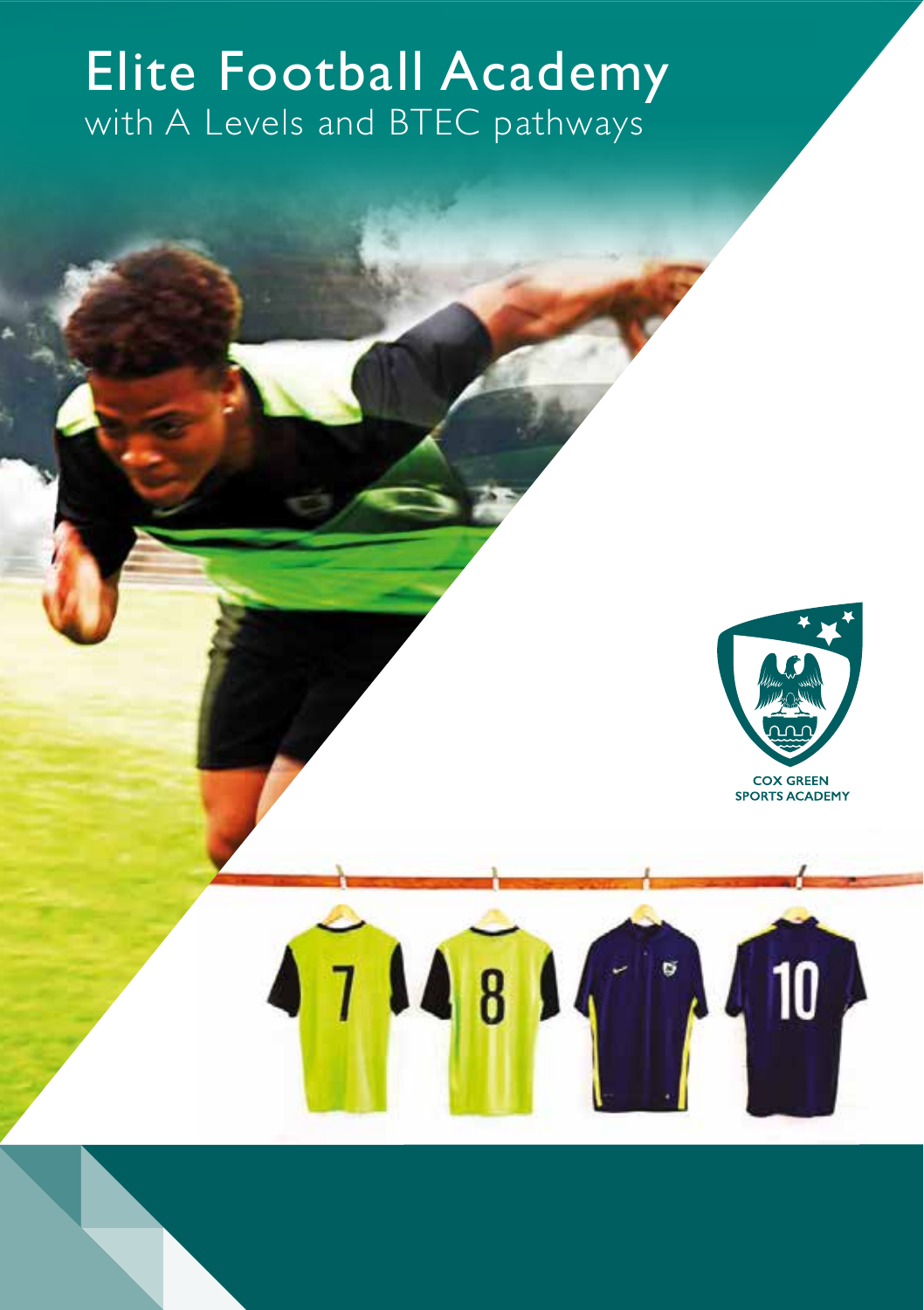# THE ACADEMY

Cox Green Sports Academy offers young people with a passion for SPORT, pathways into the professional sport industry or further education.We are committed to creating a vibrant learning environment to allow student athletes to be successful both on and off the pitch.

Cox Green Sports Academy offers post 16 Education whilst developing aspiring student athletes through elite football & coaching programmes. Our partnership with Cox Green School whose motto is'Committed to achievement' provides both A Level and BTEC pathways.



### **Ashley Smith - ACADEMY DIRECTOR**

At Cox Green Sports Academy we focus on the student athlete's goals and highlight achievable pathways for the individual through our partnerships, network and the Sports Academy staff's extensive industry experience.

#### **The Football**

Our unique football coaching methods will match those of a pro club by offering extensive development in technical, physical and game understanding on a daily basis in squad sessions, Futsal, specific football performance sessions, GK specific training, Fitness testing and individual 1:1 sessions.

To aid the learning experience we use video match analysis and tactical analysis sessions. Group & individual gym-based strength and conditioning monitoring from specialised staff.

With three squads competing weekly in the Allied County Youth League, Tactic League, fixtures against pro clubs and entry in the FAYouth Cup & English Schools FA Elite Cup, there is also a brand new Pre Academy for U15/U16 to begin their journey at Cox Green Sports Academy.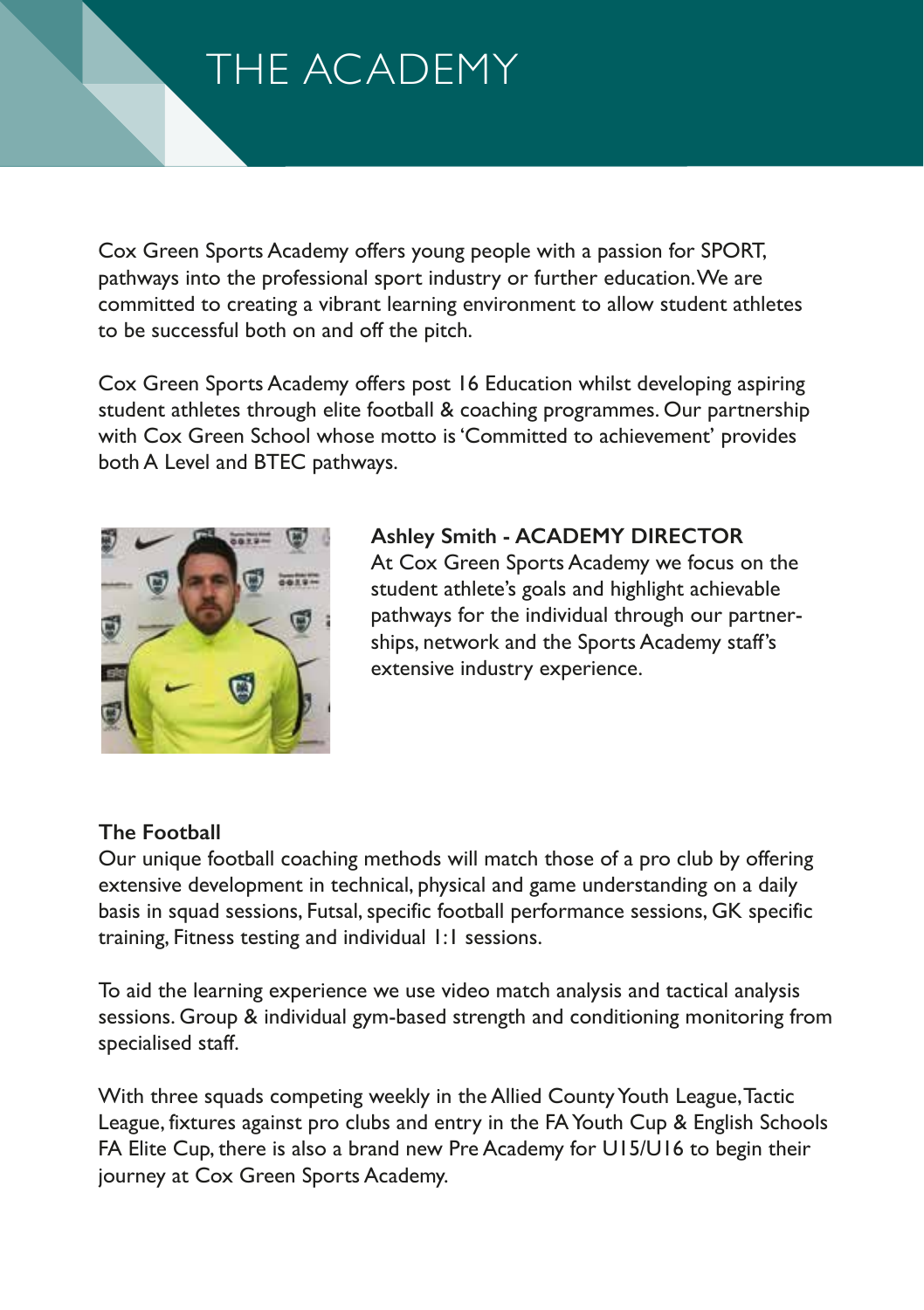



Players that demonstrate a high level of performance consistently will be able to progress to our partner club Windsor FC to experience senior football.

Cox Green Sports Academy offers an excellent platform for players wanting to achieve their dream.



Hugo Sobte - Nike Academy Most Wanted Global Finalist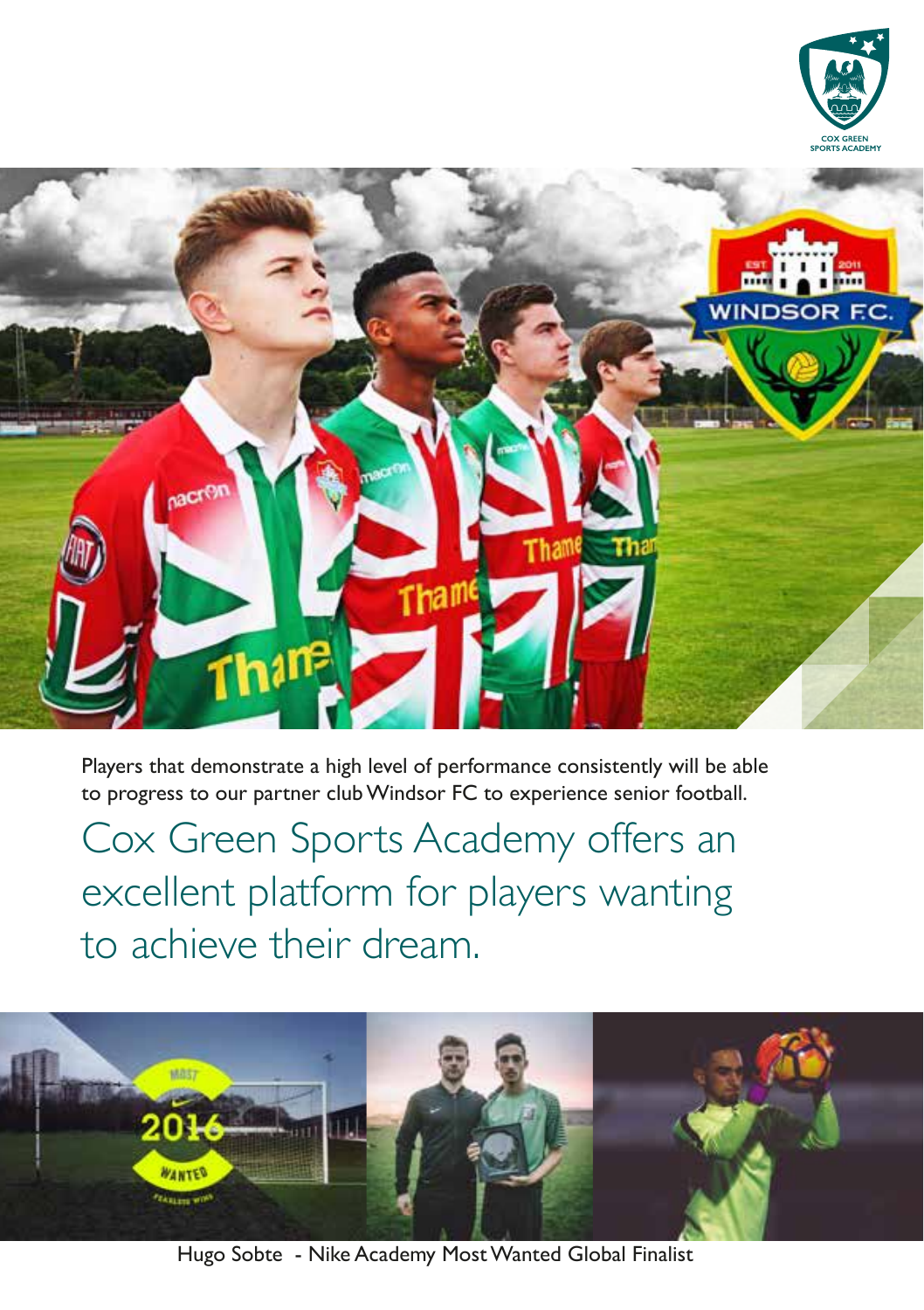# THE EDUCATION

#### **BTEC SPORT**

The Sports Academy offers the opportunity to study BTEC Sport solely or alongside A Level(s).The BTEC Sport specification and units studied is below:

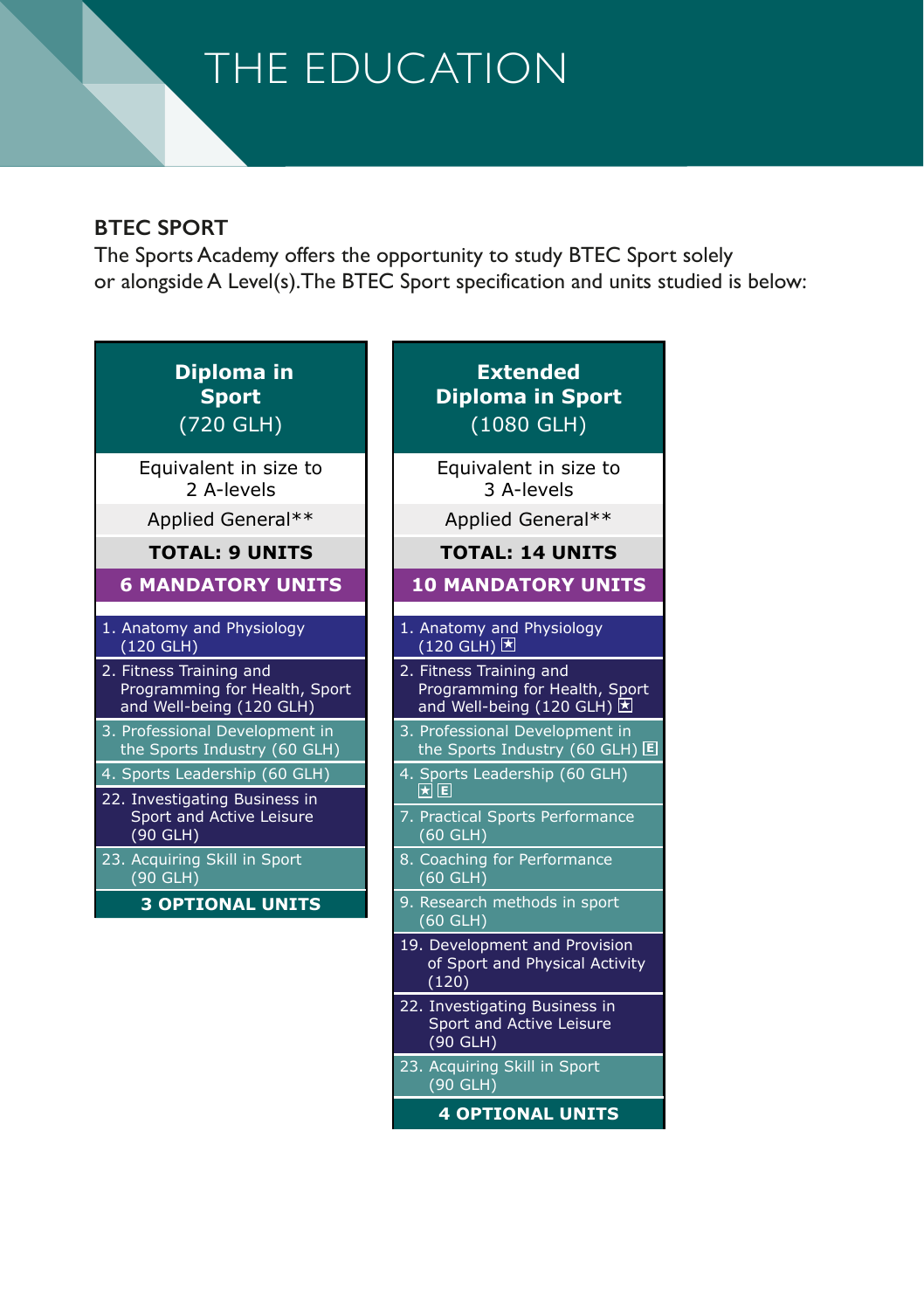

#### **A Level**

Sports Academy students can access the full suite of A Level courses on offer at Cox Green (subject to entry requirements and timetabling).

| Art                     | <b>Government &amp; Politics</b> | <b>Religious Studies</b> |
|-------------------------|----------------------------------|--------------------------|
| <b>Biology</b>          | <b>History</b>                   | <b>Spanish</b>           |
| <b>Business Studies</b> | Maths & Further Maths            | <b>Theatre Studies</b>   |
| <b>Computer Science</b> | Media                            | <b>Product Design</b>    |
| Chemistry               | <b>Music</b>                     | Psychology               |
| Digital Photography     | PF                               | French                   |
| English Literature      | <b>Physics</b>                   | Geography                |

### GCSE Retakes

We offer retakes in both English and Maths within the students timetable

## **PATHWAYS** UK Universities, US Scholarships, Sport Development & Coaching Employment

#### SAMPLE TIMETABLE FOR BTEC SPORT L3 EXTENDED DIPLOMA STUDENT

|                             | Monday                             | <b>Tuesday</b>                     | Wednesday         | Thursday                                                    | Friday                                         |
|-----------------------------|------------------------------------|------------------------------------|-------------------|-------------------------------------------------------------|------------------------------------------------|
| Registration<br>8.40-8.45am |                                    |                                    |                   |                                                             |                                                |
| Period I                    | <b>BTEC SPORT</b>                  | <b>BTEC SPORT</b>                  | <b>BTEC SPORT</b> | <b>BTEC SPORT</b>                                           | <b>FITNESS</b><br><b>CONDITIONING</b><br>(Gym) |
| Period 2                    | <b>BTEC SPORT</b>                  | <b>BTEC SPORT</b>                  | <b>BTEC SPORT</b> | <b>BTEC SPORT</b>                                           | <b>BTEC SPORT</b>                              |
| <b>Break</b>                |                                    |                                    |                   |                                                             |                                                |
| Period 3                    | <b>BTEC SPORT</b>                  | <b>BTEC SPORT</b>                  | <b>BTEC SPORT</b> | <b>BTEC SPORT</b>                                           | <b>BTEC SPORT</b>                              |
| <b>Break</b>                |                                    |                                    |                   |                                                             |                                                |
| Period 4                    | <b>FOOTBALL</b><br><b>TRAINING</b> | <b>FOOTBALL</b><br><b>TRAINING</b> | <b>FIXTURE</b>    | <b>RECOVERY OR</b><br><b>FITNESS</b><br><b>CONDITIONING</b> | <b>FOOTBALL</b><br><b>TRAINING</b>             |
| Period 5<br>$13.55 - 14.55$ | <b>FOOTBALL</b><br><b>TRAINING</b> | <b>FOOTBALL</b><br><b>TRAINING</b> | <b>FIXTURE</b>    | <b>FUTSAL</b>                                               | <b>FOOTBALL</b><br><b>TRAINING</b>             |
| Registration                |                                    |                                    |                   |                                                             |                                                |

Registration 14.55-15.15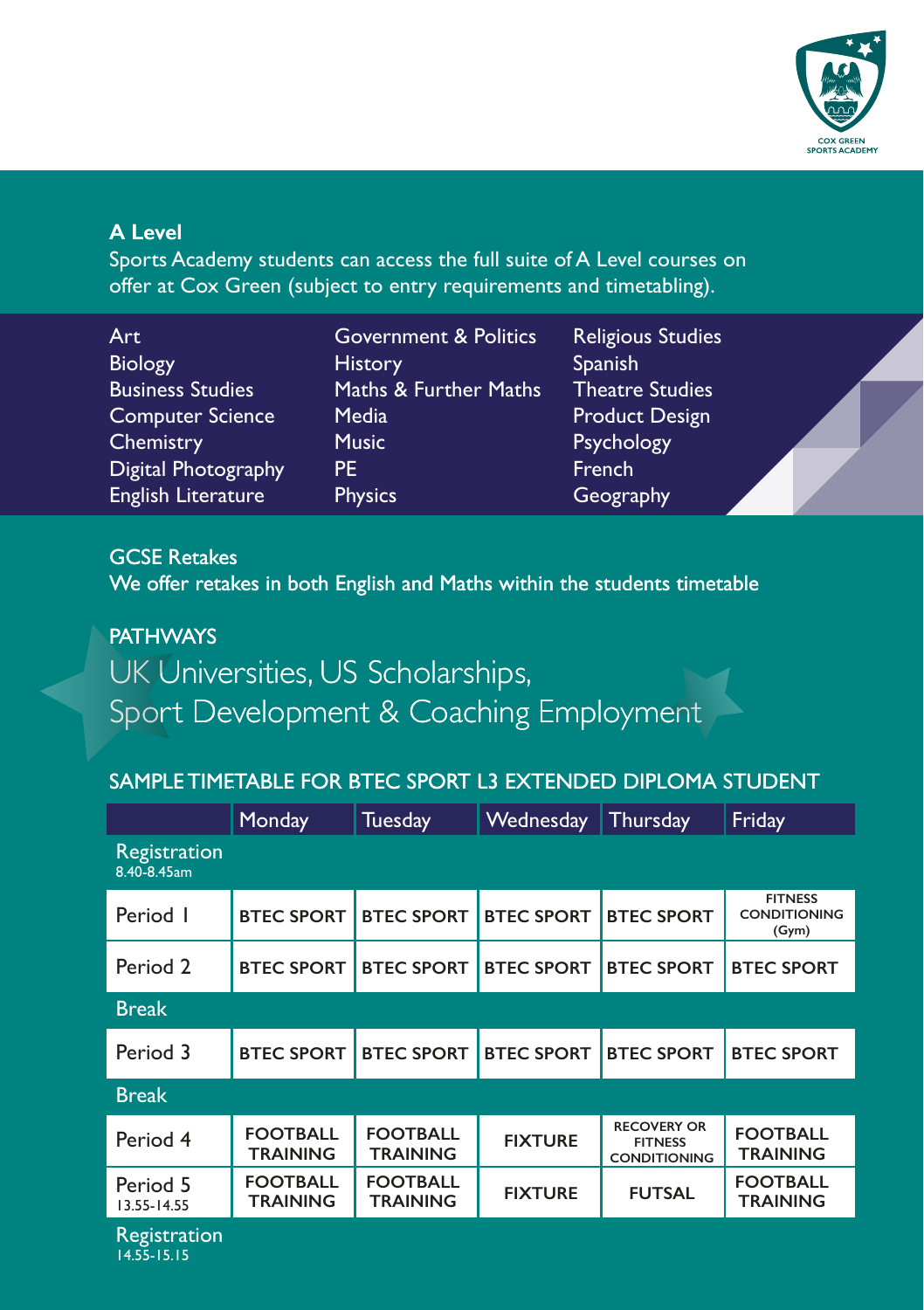# The Academy

### **The Benefits**

- Full Time Sport & Education Course
- Access to Professional Teachers, Coaches & Practitioners
- Pathways to UK University, International Scholarships & Sport Employment
- Free Gym membership
- •Weekly competitive fixtures
- Individual Training Plan
- Academic and Practical Appraisal and Parent/Guardian Consultation
- Sport Industry study visits
- International tour/tournaments
- Guest Speakers

### **The Facilities**

At Cox Green Academy of Sport the facilities are of an elite level allowing student athletes to further their development in a comfortable learning environment.

- Full Size 3G Astro
- 9v9 3G Astro
- 42 Stations Fitness Suite
- Futsal Sports Hall
- Studio
- Hydrotherapy Pool
- Climbing Wall
- Dome Covered Tennis Courts
- State of the Art Classrooms
- Café Restaurant
- Relaxation/Self Study Areas

### **EVENTS FOR SEPTEMBER 2017 INTAKE**

Open Trials will take place on:

- Monday 19th December 10am-3pm
- Friday 17th February 10am-3pm
- Friday 7th April 10am-3pm
- Thursday 13th April 10am-3pm
- Friday 2nd June 10am-3pm

To book email sportsacademy@coxgreen.com or visit www.sport.coxgreen.com

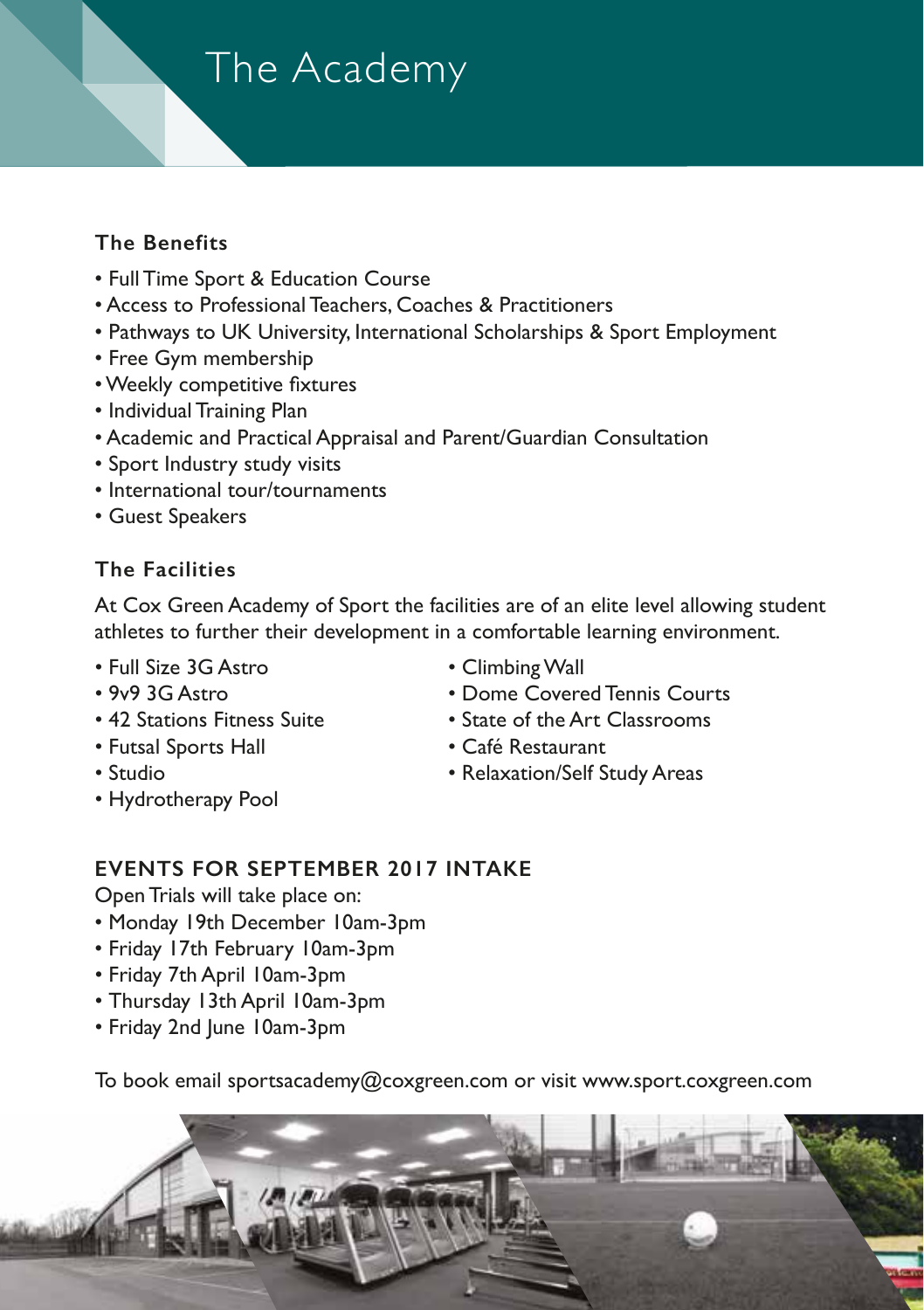

**JOE COLE Former Engand, Chelsea, Liverpool and West Ham midfielder** *'Since working with Andy Driscoll (Cox Green Head of Football Performance), I've learnt how to manage and periodise my training in the optimum way to allow me to stay fit and get stronger and fitter through football movements. I wish I startd the regime 5 years ago.'*

**GARY WADDOCK, Aldershot Manager, former Wycombe Wanderers, QPR and Oxford Utd and Republic of Ireland International** *'I have had the privilege to lead sessions at the Cox Green Sports Academy and was impressed with the standard of footballer that the Academy attracts. The facilities are first class and create a strong footballing learning environment.'*

**STUART ENGLISH – Birmingham City Assistant Academy Manager** *'Ashley and his team are committed to developing young players in a elite environment offering a stage to achieve their footballing and career goals'.*

#### **SEAN KELLEHER iPro Football Founder**

*'We are delighted to have an ongoing working relationship with Cox Green Sports Academy and be in a position to offer coaching experience to the Cox Green Scholars. Part time roles can work alongside their playing & education at the academy and even the possibility of full time employment once they have finished their full time football & education scholarship.'*

#### **TED MUNSON Science in Sport Nutritionist**

*'The work that Ashley and his team put in goes beyond what happens on the pitch. I have had the pleasure to work with the talented, young athletes on developing their own nutrition practices. This allows them to experience the roles and responsibilities of football support personnel'*